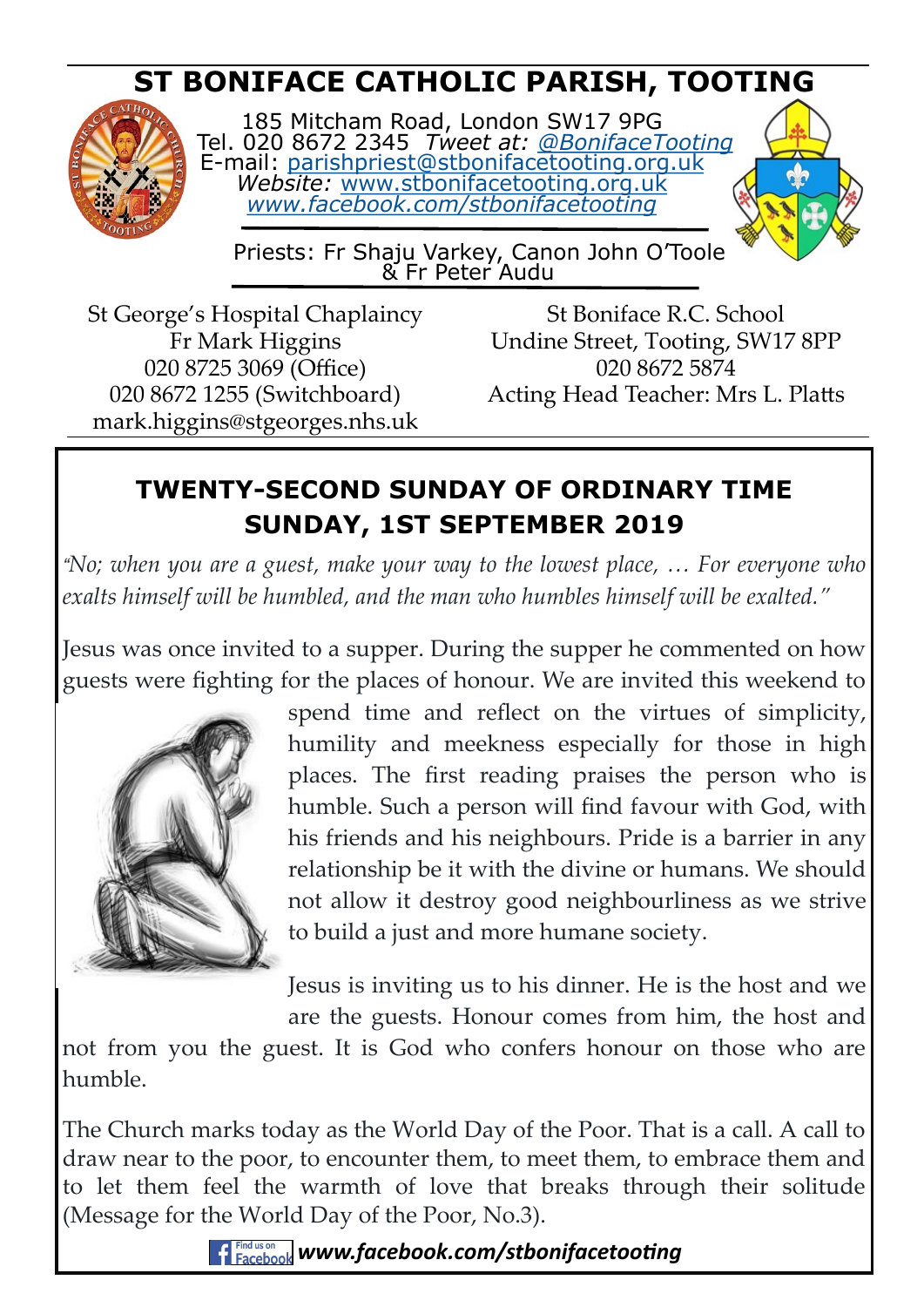## **ENTRANCE ANTIPHON**

*Have mercy on me, O Lord, for I cry to you all the day long. O Lord, you are good and forgiving, full of mercy to all who call to you.* 

### **The Gloria**

**Glory to God in the highest, and on earth peace to people of good will. We praise you, we bless you, we adore you, we glorify you, we give you thanks for your great glory. Lord God, heavenly King, O God, almighty Father.** 

**Lord Jesus Christ, Only Begotten Son, Lord God, Lamb of God, Son of the Father, you take away the sins of the world, have mercy on us;**

**you take away the sins of the world, receive our prayer;**

**you are seated at the right hand of the Father, have mercy on us.** 

**For you alone are the Holy One, you alone are the Lord, you alone are the Most High, Jesus Christ, with the Holy Spirit, in the glory of God the Father. Amen.'**

## **LITURGY OF THE WORD**

#### **FIRST READING**



My son, be gentle in carrying out your business, and you will be better loved than a lavish giver. The greater you are, the more you should behave humbly, and then you will find favour with the Lord; for great though the power of the Lord is, he accepts the homage of the humble. There is no cure for the proud man's malady, since an evil growth has taken root in him. The heart of a sensible man will reflect on parables, an attentive ear is the sage's dream.

The word of the Lord. *R***. Thanks be to God**

#### *RESPONSORIAL PSALM Psalm 67(68):4-7,10-11 R. In your goodness, O God, you prepared a home for the poor.*

The just shall rejoice at the presence of God, They shall exult and dance for joy. O sing to the Lord, make music to his name; Rejoice in the Lord, exult at his presence *.R*

Father of the orphan, defender of the widow, Such is God in his holy place. God gives the lonely a home to live in; He leads the prisoners forth into freedom. *R*

You poured down, O God, a generous rain: When your people were starved you gave them new life. It was there that your people found a home, Prepared in your goodness, O God, for the poor. *R*

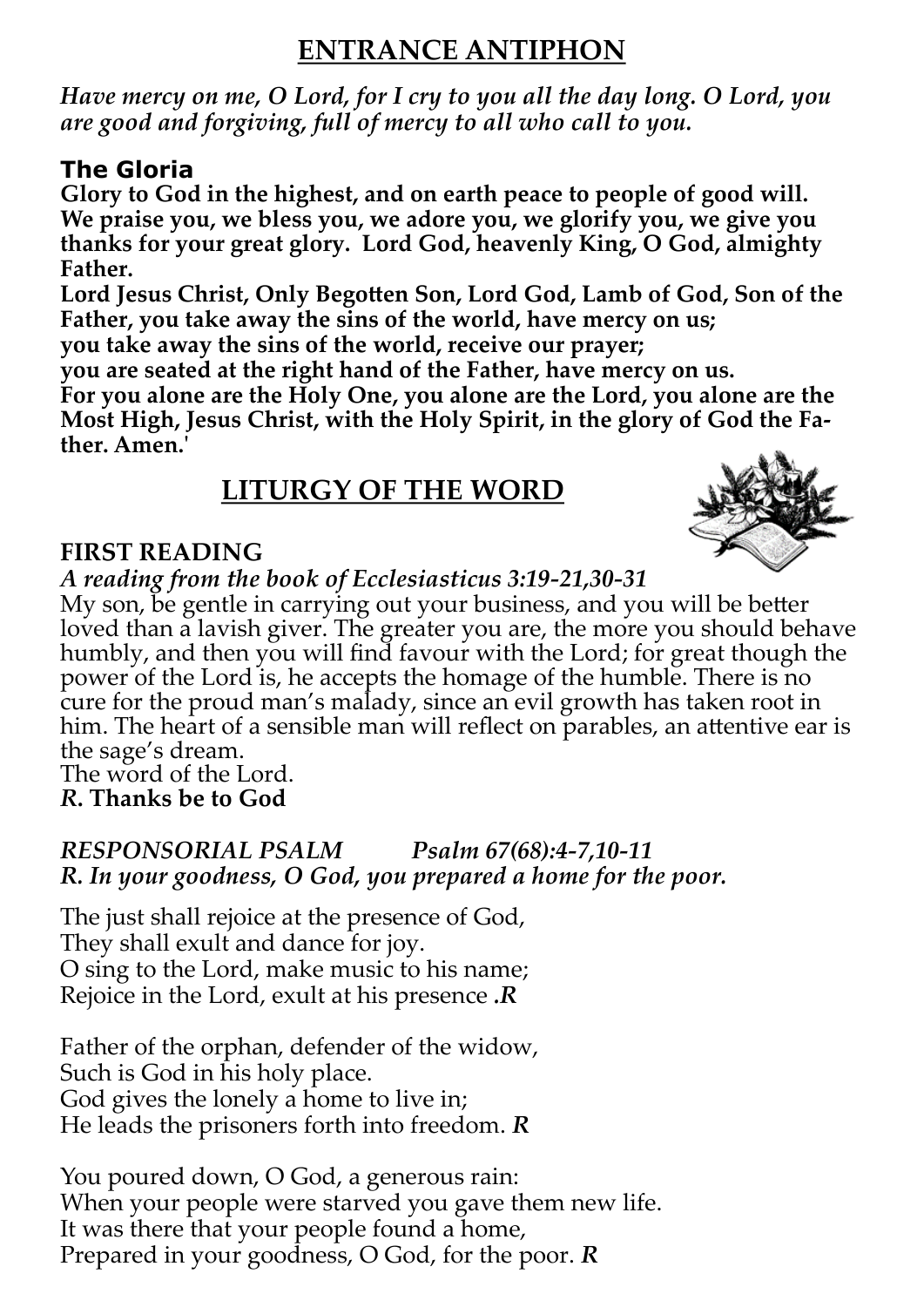#### **SECOND READING**

#### *A Reading from the letter to the Hebrews 12:18-19,22-24*

What you have come to is nothing known to the senses: not a blazing fire, or a gloom turning to total darkness, or a storm; or trumpeting thunder or the great voice speaking which made everyone that heard it beg that no more should be said to them. But what you have come to is Mount Zion and the city of the living God, the heavenly Jerusalem where the millions of angels have gathered for the festival, with the whole Church in which everyone is a 'first-born son' and a citizen of heaven. You have come to God himself, the supreme Judge, and been placed with spirits of the saints who have been made perfect; and to Jesus, the mediator who brings a new covenant and a blood for purification which pleads more insistently than Abel's. The word of the Lord **R. Thanks be to God**.

#### **GOSPEL ACCLAMATION**

*Alleluia, alleluia!* 

*If anyone loves me he will keep my word, and my Father will love him, and we shall come to him. Alleluia!*

#### **GOSPEL**

#### *A Reading from the holy Gospel according to Luke 14:1,7-14*

On a sabbath day Jesus had gone for a meal to the house of one of the leading Pharisees; and they watched him closely. He then told the guests a parable, because he had noticed how they picked the places of honour. He said this, 'When someone invites you to a wedding feast, do not take your seat in the place of honour. A more distinguished person than you may have been invited, and the person who invited you both may come and say, "Give up your place to this man." And then, to your embarrassment, you would have to go and take the lowest place. No; when you are a guest, make your way to the lowest place and sit there, so that, when your host comes, he may say, "My friend, move up higher." In that way, everyone with you at the table will see you honoured. For everyone who exalts himself will be humbled, and the man who humbles himself will be exalted.' Then he said to his host, 'When you give a lunch or a dinner, do not ask your friends, brothers, relations or rich neighbours, for fear they repay your courtesy by inviting you in return. No; when you have a party, invite the poor, the crippled, the lame, the blind; that they cannot pay you back means that you are fortunate, because repayment will be made to you when the virtuous rise again.'

The Gospel of the Lord.

**R. Praise to you Lord Jesus Christ**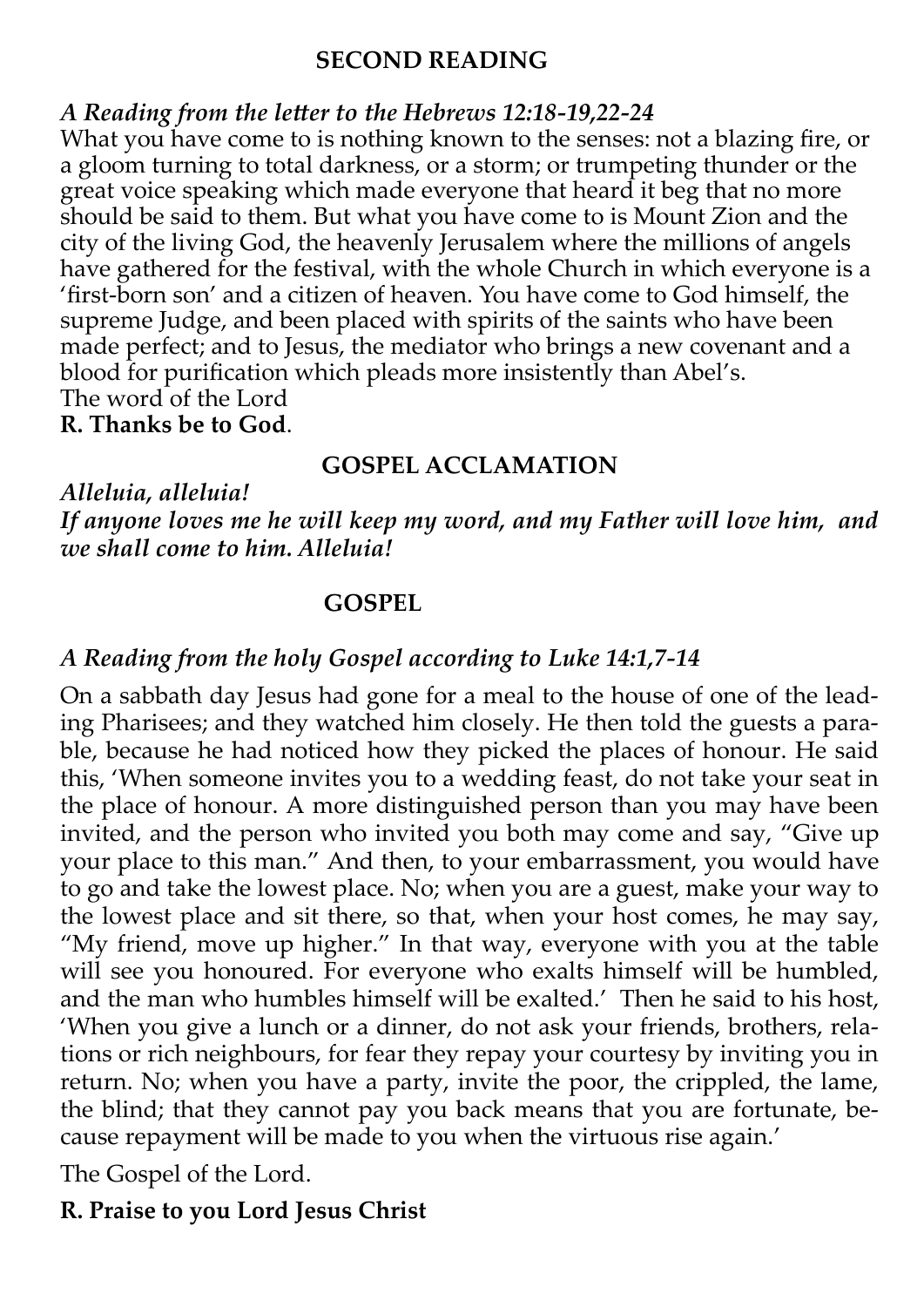#### **THE NICENE CREED**

**I believe in one God, the Father almighty, maker of heaven and earth, of all things visible and invisible.**

**I believe in one Lord Jesus Christ, the Only Begotten Son of God, born of the Father before all ages. God from God, Light from Light, true God from true God, begotten, not made, consubstantial with the Father; Through him all things were made. For us men and for our salvation he came down from heaven, and by the Holy Spirit (all bow)** *was incarnate of the Virgin Mary, and became man.*

**For our sake he was crucified under Pontius Pilate, he suffered death and was buried, and rose again on the third day in accordance with the Scriptures. He ascended into heaven and is seated at the right hand of the Father. He will come again in glory to judge the living and the dead and his kingdom will have no end.**

**I believe in the Holy Spirit, the Lord, the giver of life, who proceeds from the Father and the Son, who with the Father and the Son is adored and glorified, who has spoken through the prophets.**

**I believe in one, holy, catholic, and apostolic Church. I confess one baptism for the forgiveness of sins and I look forward to the resurrection of the dead and the life of the world to come. Amen.** 

### **THE LITURGY OF THE EUCHARIST**

**SANCTUS: Holy, Holy, Holy Lord God of hosts. Heaven and earth are full of your glory. Hosanna in the highest. Blessed is he who comes in the name of the Lord. Hosanna in the highest.** 

#### **THE MYSTERY OF FAITH.**

*When we eat this Bread and drink this Cup, we proclaim your Death, O Lord, until you come again.* 

#### **COMMUNION RITE**

Deliver us, Lord, we pray… *For the kingdom, the power and the glory are yours now and for ever*

#### **Behold the Lamb of God…**

Lord, I am not worthy that you should enter under my roof, but only say the word *and my soul shall be healed.*

#### **COMMUNION ANTIPHON**

*How great us your goodness Lord, that you keep for those that fear you.*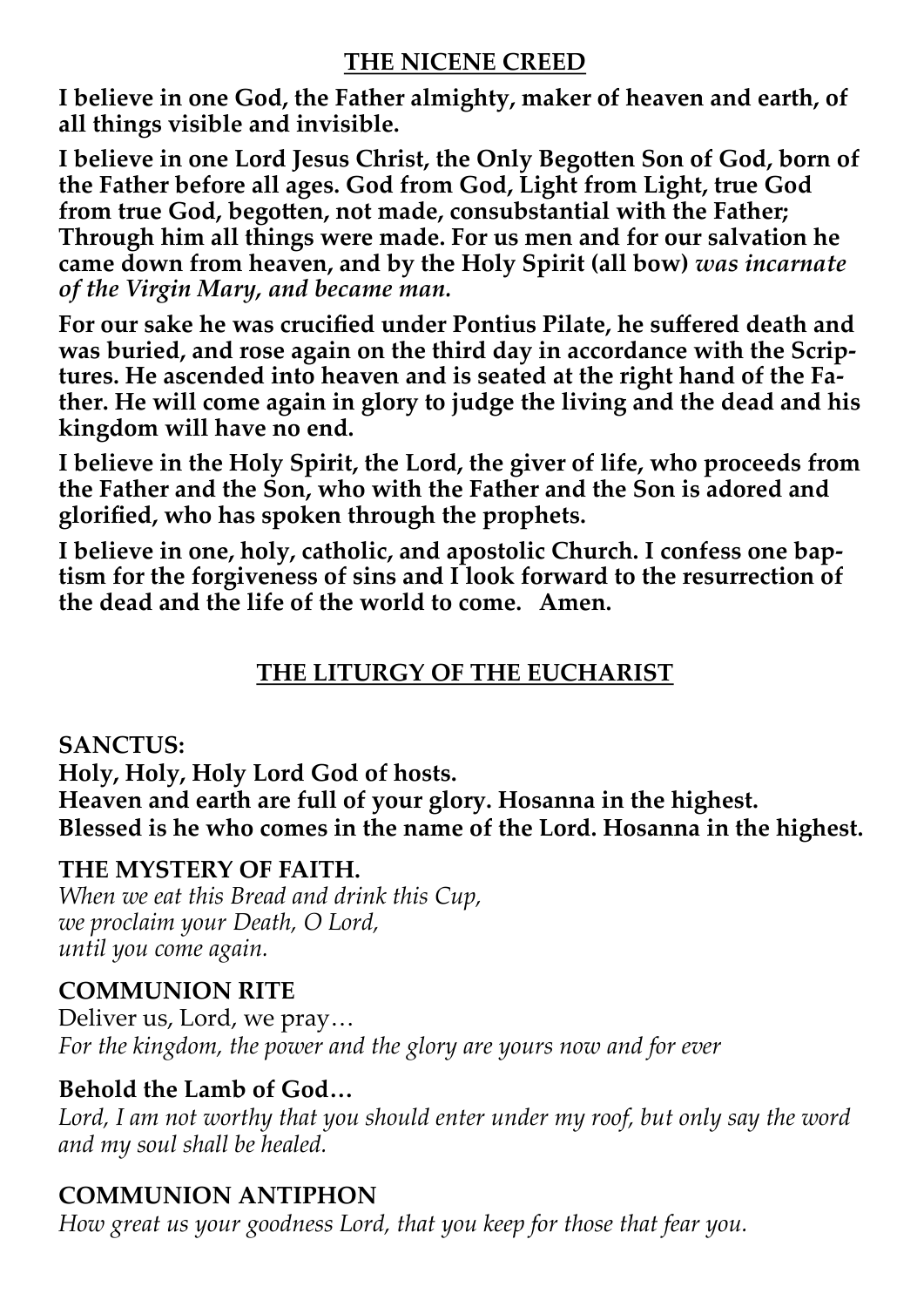**PARISH INFORMATION, FAITH NEWS & MISSION**



The second Saturday of each month. The next one will be **SATURDAY 8th September starting at 9.15am.**

**FR. SHAJU GOLDEN JUBILEE:** FR. SHAJU INVITES EVERYONE FOR HIS BIRTHDAY GOLDEN JUBILEE COMBINING WITH THE EUROPEAN DAY CELEBRATION ON SUNDAY 21ST SEPT 2019.

**PILGRIMAGE TO HOLY LAND:** Sorry for the delay to bring more details about the Pilgrimage to Holy Land in 2019. As there are many people interested to travel, we have to organise two trips instead of one.

**First Option***: 9-days to Holy Land* (Galilee, Mount Tabor, Capernaum, Bethany, Jerusalem, Nazareth, Bethlehem) 23-31 March 2020 cost: £1245

**Second Option**: *12 days to Holy Land & Jordan* 24 May– 4 June Cost £1899 includes all entry fees, Porterage, Gratuities for Guide, Driver and hotel staff. Parish Office will soon contact all those who have given their names to find out which pilgrimage you wish to join in.

**VISIT OF THE INTERNATIONAL CENTENNIAL PILGRIM IM-AGE OF OUR LADY OF FATIMA TO ST BONIFACE:** Our Lady of

Fatima will visit us *on the Second Saturday 14 September 2019 from 9am.*

**FIRST HOLY COMMUNION CERTIFICATE MASS 2019:** all those who received their First Holy Communion in June this year are requested to come for their Certificate Mass on **Sunday 29th September at 10.30am.**

**FIRST HOLY COMMUNION & CONFIRMATIONS 2020:** the registration will be on Friday 1st November and 8th November 4-6pm & 7.15-8pm in the Parish Office.

Eligible candidates for First Holy Communion are those who will start **year 3 in September 2019** and for Confirmation **year 8 or above in September 2019.**

**First Holy Communion and Confirmation Programmes will start on Saturday 18th January 2020. The classes will be on Saturdays: First Holy Communion at 9.50am and Confirmation at 11.15am.**

**EUROPEAN DAY:** *is on 22nd September.* For the Mass: *Entrance hymn in English & French speaking community, Offertory hymn by Irish Community, Communion Hymns by Polish and Spanish speaking community. Readings by Ukrainian & Italian community, and Bidding prayers by Portuguese community.* Any other nations wishes to take an active role in the Mass, please speak to Fr Shaju. **Communities which are leading the singing at Mass are requested to practice the hymns.** 

After the Mass, we will have *an European Food Festival* to which all the communities are requested to bring food( *one or two items only*). All the communities are requested to have a meeting to decide what dish they prepare. Many thanks.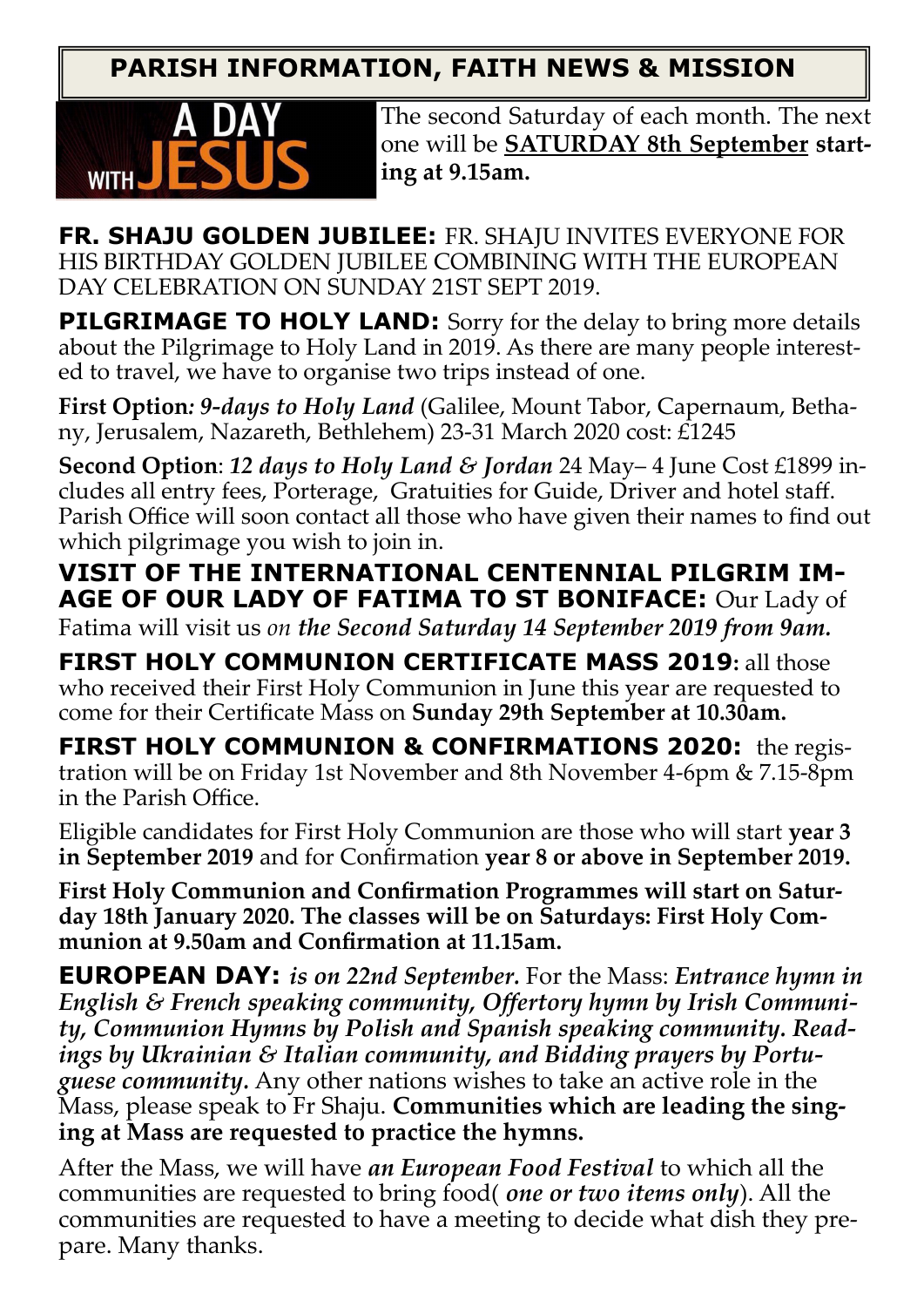**FRENCH SPEAKING COMMUNITY MEETING:** all the French speaking parishioners are requested to come for e meeting on *Sunday 8th September after 10.30am Mass* in the Hall.

**SPANISH SPEAKING COMMUNITY MEETING:** all Spanish speaking members of the parish are requested to come for a meeting on *Sunday 8th September after 12:00 Mass in the Hall.*

**CONFIRMATION CATECHISTS:** will meet on *Monday 23rd September at 7.15pm* in the Parish Office.

**AFRICAN AND CARIBBEAN COMMUNITY:** will meet on Sunday 15th September after 12:00 Mass. All are invited.

**BIBLE STUDY:** Parish is starting a Bible Study evenings on **First & Third Mondays of month 7.15-8pm**. The first one will be on *Monday 16th September 2019*

**RCIA AND ADULT CONFIRMATION:** every year, the Parish runs a programme called "**RCIA**" for any person who was never baptised, or was baptised in another Christian tradition and would like to become a Catholic, or any Catholic adults who have never been confirmed. Please come for an informal open house on **Monday 14th October at 7.15pm in the Parish Meeting Room (in the Presbytery).**

**READERS ROTA:** Please collect your new Rota from the notice board.

**FOOD BANK:** the box for Food Bank contributions is in the Coffee Shop.

**LITURGY FOR CHILDREN:** Sessions have stopped for the Summer break and will resume on the **8th September 2019 at 10:30am** 

**MOTHER MARY BIRTHDAY:** 7th September after 6.30pm Mass there will a get together in the Function Suite along with refreshments.

**COMMUNITY DAYS: European Day—22nd September & All Nations Thanksgiving Day—24th November.**

**INFANTS BAPTISM:** Any parents who wish to baptise their children should register in the parish and attend the Mass regularly for at least six months. Those who moved recently to the parish should get evidence of the catholic practice. Fr Shaju will be happy to talk to you during Parish Open house if you have any queries.

**CHURCH CLEANING:** Thank you to all who have volunteered to look after the Church. It is encouraging to see more people are joining for the cleaning under the care of group leaders. Well done! This Monday is Team 1 at 10am.

*For all those who are celebrating their birthday this week the Parish wishes you a Happy Birthday and we join you to give thanks to God for the wonderful gift of life to you & you a special gift to us. The Parish also wishes every blessing to all the couples who are celebrating their wedding anniversary this week.*

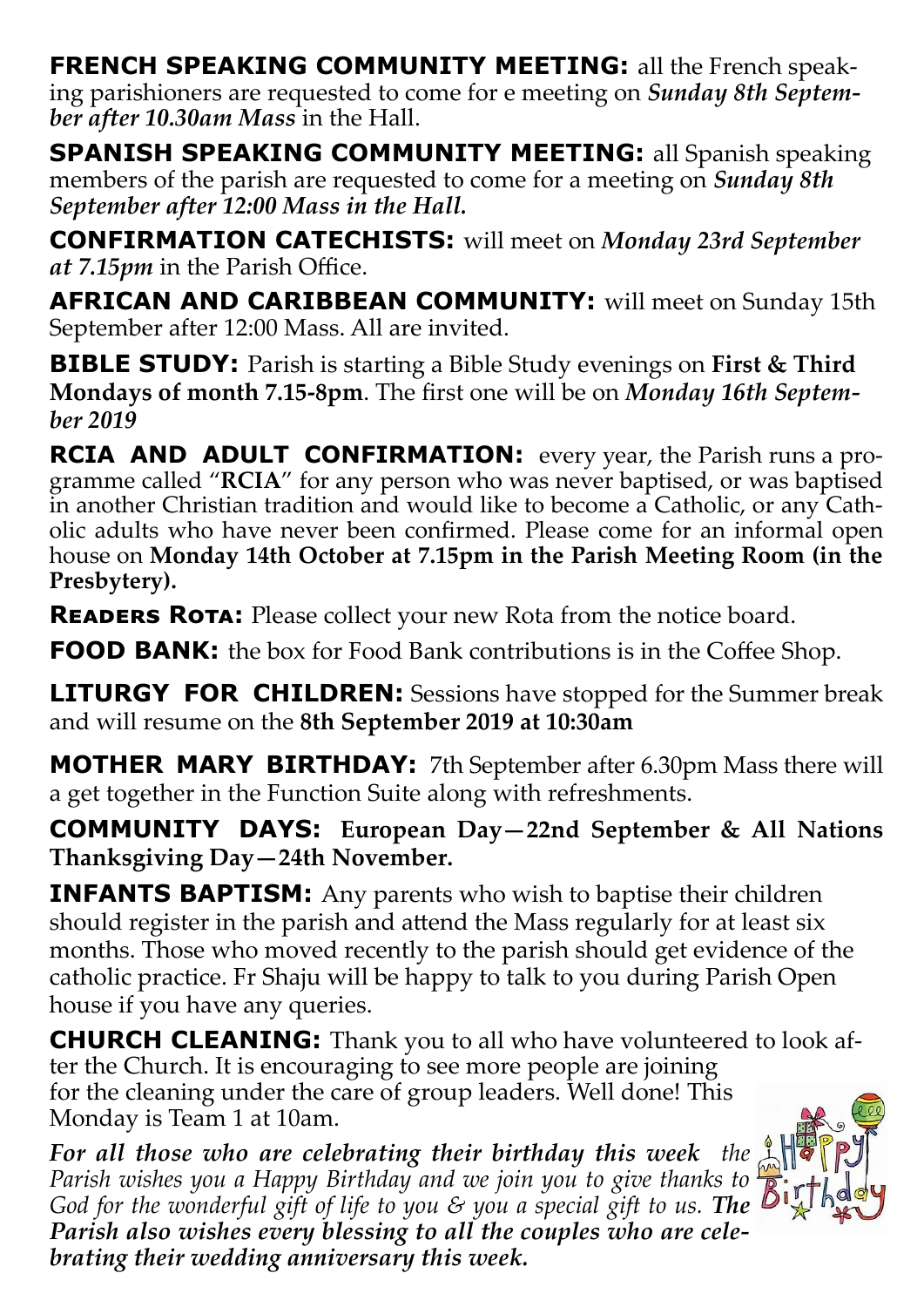## **NEED TO SEE A PRIEST:**

If you need to see a priest to sign a school supplementary form, discuss about baptism or wedding or a private matter, please come to the Parish Open House every Friday from 4pm– 6pm. No appointment needed

### **HOSPITAL VISITS :**

For any person admitted in St George's Hospital and who would like to see a priest, please contact Fr Mark Higgins, the hospital chaplain on 020 8725 3069. In an emergency, please ask the ward staff to contact the Catholic priest on call.

#### **PARISH PRAYER LIST Please remember in your prayers all those on our parish prayer list.**

**The Sick:** Lizzie Lynch**,** Agnelo Fernades, Nilojan Mariyathas, Betty Joyce, Tony Hardy, Esther Daley, Clifford Tetteh, Norman Mendonca, Irene Mendonca, Julianna Hayfron, Nino Abel, Albert Folvi, Marciana Tangcay, Geoff Blwyddin Helena O'Connor, Cecil Adams, Pat Nolan, Pauline Kearney, Norah Bolger, Anne Scanlon, Fortunata D'Souza, Nigel Searle, Gordon King, Maria Fatima, Fernando & Michael Andrade.

**Anniversaries**: Constance Yates, **Rev Fr Ambrose Timon,** Archibald Beale, William Carroll, Mary Hickey, Brian Connolly, Patrick Mulroe, Baby Ify Odjegba, Dorothy Leonard, Delia Kelly, Annette Creegan, Mari-Lise Maclean. Lucia Laidlaw, Susan Colton Smith, Nick Pullenger and Margaret Newton.

|                         | 31st August & 1st September                                        |                                                        | 7th & 8th September                  |  |  |  |
|-------------------------|--------------------------------------------------------------------|--------------------------------------------------------|--------------------------------------|--|--|--|
|                         |                                                                    | LITURGICAL READERS (please collect a copy of the rota) |                                      |  |  |  |
| Sat18.30                | Antoine Englebright, Nancy Biney                                   |                                                        | Mathew D'Souza, Lucinda D'Souza      |  |  |  |
| 09.00                   |                                                                    | Barrie Ellis-Daley, Rexon Rebidel-                     | Angela Lum Wai, Mary Donoghue        |  |  |  |
| 10.30                   | mo                                                                 | Lola Lawrence, Christi Anoop                           | Josie McCarthy, Fortune Musonda      |  |  |  |
|                         |                                                                    |                                                        |                                      |  |  |  |
| 12.00                   | Tess Vallo, Ann Mary Kuriakose                                     |                                                        | Keoni McGowan, Callum Fernan-        |  |  |  |
|                         |                                                                    |                                                        | dez                                  |  |  |  |
| 18.30                   | Padriag Cronin, Ivon Kandiah                                       |                                                        | Susan Daniel, Philippa Keeling       |  |  |  |
|                         | <b>EUCHARISTIC MINISTERS</b><br>please collect a copy of the rota) |                                                        |                                      |  |  |  |
| Sat18.30                | Juliana De Souza, Ethan Power, Mi-                                 |                                                        | Stephanie Flaherty, Lucinda D'Souza, |  |  |  |
|                         |                                                                    | chael Soupraya                                         | Mathew D'Souza                       |  |  |  |
| 09.00                   | Kuriakose Anthony, Farrah Jacob,                                   |                                                        | Rita Lobo. Anoop Kurian, Sophi       |  |  |  |
|                         | Angus Xavier                                                       |                                                        | Anoop                                |  |  |  |
| 10.30                   | Ann Lusena, Srikanth Lusena.                                       |                                                        | Mary Sagoe, Anita Bennett, Lola      |  |  |  |
|                         | Therese Onyebalu                                                   |                                                        | Lawrence                             |  |  |  |
| 12.00                   | Angelo Aningalan, Rosemary Kana-                                   |                                                        | Carmelita Henson, Karen Lee-         |  |  |  |
|                         | garatnam, David Lobo                                               |                                                        | Hudson, Pamela Fernandes             |  |  |  |
| 18.30                   |                                                                    | Reya Mathai, Isabella Mitchell,                        | Agnes Babu, Virginia Corpuz, Mi-     |  |  |  |
|                         | Thiviya Robenet                                                    |                                                        | chael Rajcoomar                      |  |  |  |
| <b>Church Cleaning:</b> |                                                                    | Wk1: Mon 2nd Sept @ 10am                               | Wk2: Mon 9th Sept @ 7pm              |  |  |  |

#### **May they rest in peace – Amen**.